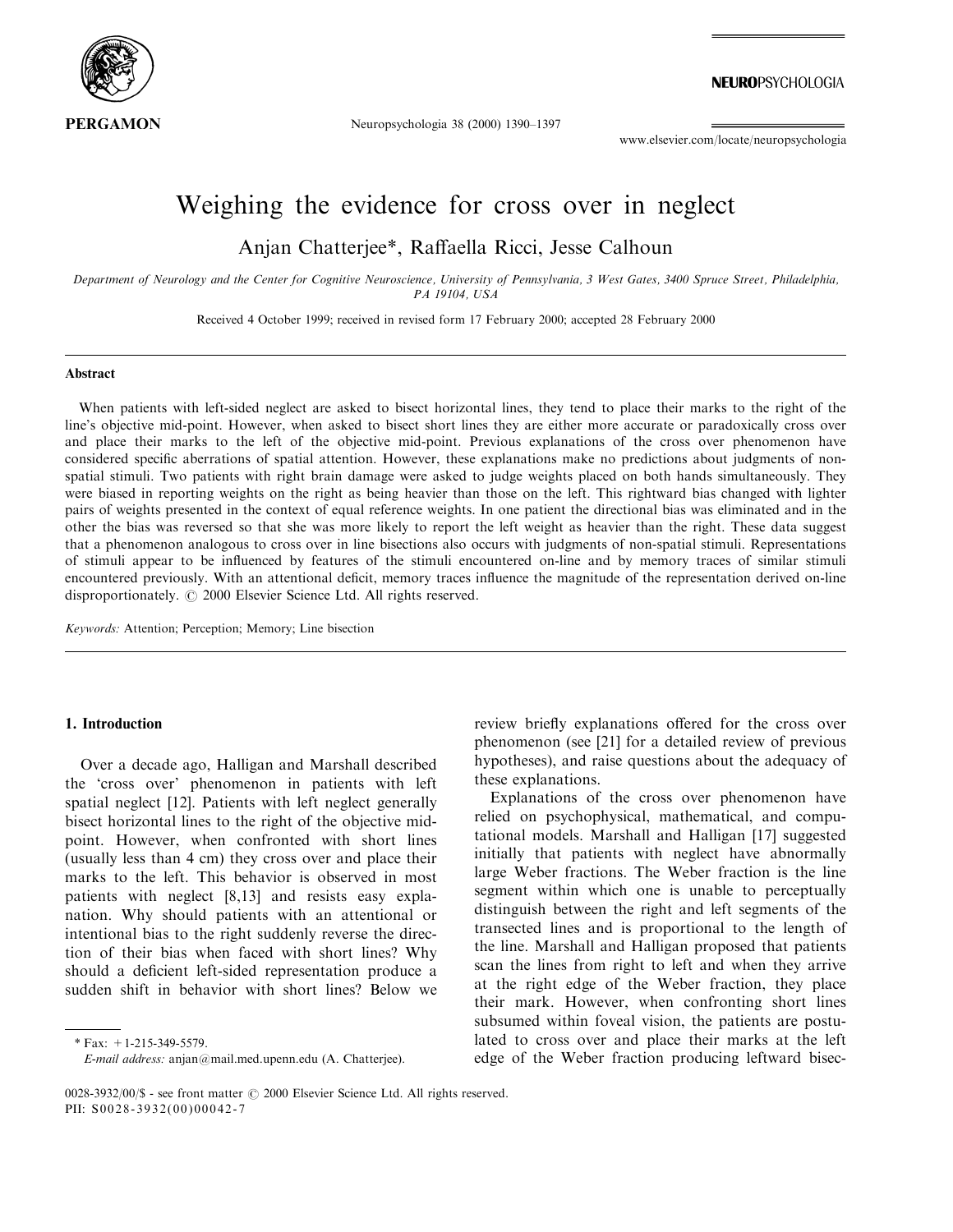tions. Exactly how and why stimuli within foveal vision should be approached differently is far from clear. Recently, Adair and co-workers [1] reported that a patient with apparent ipsilateral neglect on line bisections was demonstrating an exaggerated cross over effect on lines much longer than observed commonly. These stimuli extended beyond the confines of foveal vision, suggesting that in some cases cross over is not related to specific features of foveal processing.

More recently, based on a computational model of line bisection, Mozer along with Halligan and Marshall [22] suggested that patients are actually performing like normal subjects with short lines, since normal subjects frequently misbisect lines to the left of the true mid-position. This hypothesis is difficult to reconcile with empirical observations. First, older normal subjects that are matched to the ages of most patients with neglect are more likely to bisect lines to the right, rather than left, of the true mid-position, despite considerable variability in performance [19]. Second, neglect patients usually place their marks significantly on the left of short lines (occasionally even off the left edge of the line [24]) in ways that do not resemble bisections by young control subjects on shorter lines. In fact the degree of cross over seems to correlate with the severity of neglect [8].

We also relied on psychophysical models to interpret the cross over phenomenon. We used power function descriptions of line bisection performances and single word reading tasks and argued that how patients read short words might provide insight into how they were bisecting lines [6]. We found that patients tended to read short words as being longer than their objective lengths by adding letters to the left end of these words. By analogy, we proposed that patients were confabulating an extension past the left edge of short lines and were representing these lines as being longer than their objective extent. We speculated that a region of disinhibition at the left edge of a rightwardly restricted window of attention accounted for this representational completion or confabulation. Monaghan and Shillcock [21] reported a formal computational model incorporating opposing attentional vectors, and demonstrated the plausibility of this disinhibition hypothesis.

Anderson introduced a mathematical model and argued that traditional notions of hemispheric organization of spatial attention could account for the cross over phenomenon [2]. Heilman and colleagues [14] and Mesulam [20] had previously proposed that the left hemisphere directs a vector of attention contralaterally, whereas the right hemisphere directs attention bilaterally. Anderson showed that such an organization of spatial attention, if given specific hypothetical parameters, gives rise to a saliency function in which short lines placed at the mid-sagittal position are more salient on the left, and long lines are more salient on

the right. This hypothesis invokes a specific warp in spatial attention close to the mid-line as underlying the cross over phenomenon. In one patient with left neglect, Anderson also showed that cross over like behavior generalizes to other tasks in which the patient made judgments of the left side of short horizontal segments [3].

Common in all these approaches to the cross over phenomenon is the focus on visual-spatial stimuli and explanations couched in terms of spatial attention. As such, they make no direct predictions about judgments of non-spatial stimuli, although some models are not confined in principle to addressing visual or spatial stimuli [21,23]. We recently reported that a patient with right brain damage under-estimated weights of objects on her left compared to those on her right [9]. We wished to learn if something analogous to the cross over phenomenon occurs with weight judgments. If a similar phenomenon occurs with weight judgments, then explanations of cross over would need to be expanded, modified or changed to encompass processing of non-spatial stimuli, assuming that theoretical parsimony is desirable. Cross over on line bisections might then be considered a specific instance of a more general aberration of stimuli processing following right brain damage.

#### 2. Case descriptions and methods

## 2.1. Case 1

DC was a 67-year-old right-handed woman (with 10 years of education) who had a right hemisphere stroke. Initially, she demonstrated neglect on line bisection and cancellation tasks. She also had contralateral extinction to double simultaneous visual, auditory, and tactile stimulation. We previously reported that she had extinction on simultaneous weight judgment tasks [9]. Her neglect largely dissipated as assessed informally six months after her stroke and as evidenced by the Behavioral Inattention Test (BIT) performed one month before the experimental data presented here [26]. Contralesional tactile extinction remained (Table 1). She did not have left-sided weakness. Magnetic resonance imaging (MRI) scan showed a lesion involving the posterior insula, the posterior superior temporal gyrus, the supramarginal gyrus and anterior part of the angular gyrus. Primary sensory and motor cortex were spared. Data reported here were collected 45 months after her stroke.

# 2.2. Case 2

CG was a 58-year-old right-handed woman (with 12 years of education) who had a right hemisphere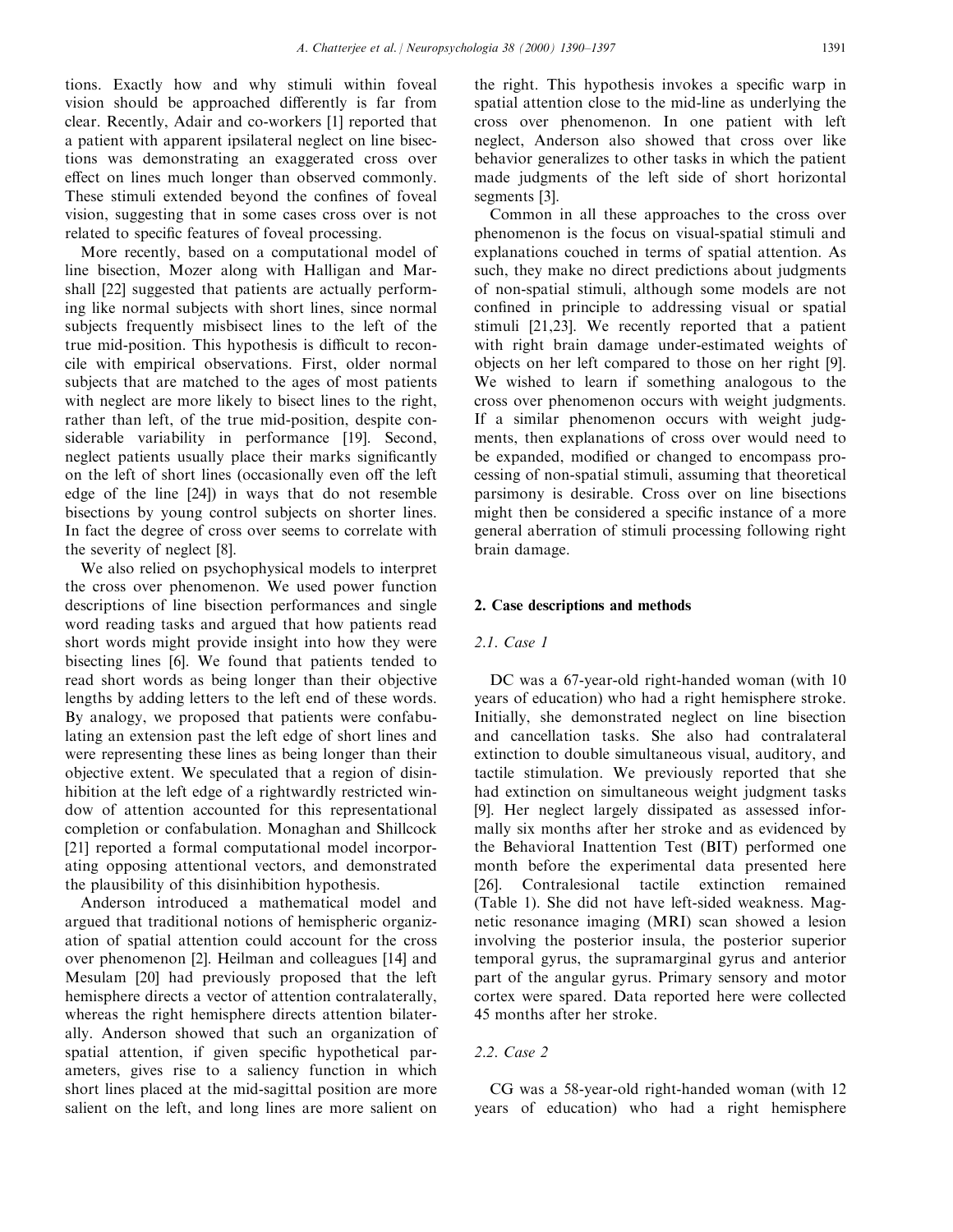hemorrhagic stroke. She demonstrated neglect on line bisections and cancellation tasks based on the BIT (Table 1). She also had tactile extinction. She had significant left-sided weakness. Her magnetic resonance imaging scan showed a lesion involving most of the superior temporal gyrus and the supramarginal gyrus. The lesion also extended into the inferior portions of primary motor cortex. Data reported here were collected two months after her stroke.

## 3. Experiment 1: Judgment of weights

This experiment was designed to demonstrate a right directional bias in weight perception in patients with damage to the posterior right hemisphere. A bias to report right sided weights as heavier than left would be analogous to performances on line bisection in which the right side of lines are experienced as being longer than objectively equivalent left sided segments. Such a bias in DC would replicate earlier findings [9].

Two weights were placed simultaneously on the patients' hands. The patients' hands were kept flat with palms facing up on the table separated by approximately 33 cm. The patients were blind folded and were asked to report which weight was heavier in half the trials and which weight was lighter in the other half. These two response conditions alternated in an ABBA order. The trials within each condition followed a random order. Different numbers (from 1 to 11) of slotted weights (100 g each) placed on individual hangers (50 g) were placed on the left and right palms of the patients simultaneously. All combinations of 11 weights  $(150-1150 \text{ g})$ , except for identical pairs, were given to both hands. The surface area of the hanger in contact with the patients' hands was identical regardless of how many weight slots were inserted. Each patient made a total of 110 judgements.

## 3.1. Results

Both patients were biased in reporting that weights on the right hand were heavier than those on the left hand. DC's tendency to judge the right weights as heavier than those on the left was significantly different than what would be expected without a directional bias (Fig. 1),  $\chi^2 = 12.57$ ,  $df = 1$ ,  $P = 0.0004$ . CG's bias

was even more severe. She judged the right weight to be heavier than the left weight on every trial (Fig. 2). These dramatic biases cannot be attributed to a general rightward response bias [5]. In half the trials, subjects were more likely to respond 'left' when asked to report which side was lighter. Interestingly, the only trial in which DC mistakenly judged the left-sided weight to be heavier was with the lightest pairs of weights, 150 g on the left and 250 g on the right.

#### 4. Experiment 2: 'Cross over' in judgments of weights

This experiment was designed to investigate whether a phenomenon analogous to the cross over on line bisections also occurs when patients judge weights. If such a phenomenon occurs, then with lighter weights the bias to report the right-sided weights as being heavier should be mitigated or even reversed. To investigate this possibility we introduced a reference pair of weights interspersed between each test trial since contextual effects may influence the cross over in line bisections [18].

The patients were asked to judge between four possible pairs of weights differing by  $100 \text{ g}$  (50 g vs  $150 \text{ g}$ , 350 g vs 450 g, 850 g vs 950 g and 1150 g vs 1250 g). The lighter weight was placed on the left hand in half of the trials, and on the right hand in the other half. Each possible combination was presented randomly within a block. There were 10 blocks for a total of 80 trials (10 blocks  $\times$  4 possible pairs  $\times$  2 sides). Again, there were two response conditions. In one, the patients reported which weight was heavier and in the other, which was lighter. These conditions proceeded in an ABBA order. Interspersed between each of the test trials, reference weights of 650 g each were placed on both hands simultaneously. The patients were told that these weights were identical. They were not asked to respond to these weights.

## 4.1. Results

Both patients had the same general directional bias observed in experiment 1. They tended to judge the right stimulus as heavier than the left (DC  $\chi^2$ =7.72, df = 1, P = 0.006; CG  $\chi^2$ =4.75, df = 1,  $P = 0.029$ . Of particular interest, both patients'

| Table 1                 |  |  |
|-------------------------|--|--|
| Performances on the BIT |  |  |

| Patient | Line crossing   | Line cancellation | Star cancellation | Figure shape copy | Line bisection | Drawing |
|---------|-----------------|-------------------|-------------------|-------------------|----------------|---------|
| DC      | 36/36           | 39/40             | $50/54^{\rm a}$   | $3/4^a$           | 9/9            | 3/3     |
| CG      | $17/36^{\rm a}$ | $8/40^{\rm a}$    | $12/54^{\rm a}$   | $/4^a$            | $3/9^a$        | $2/3^a$ |

<sup>a</sup> Abnormal performances.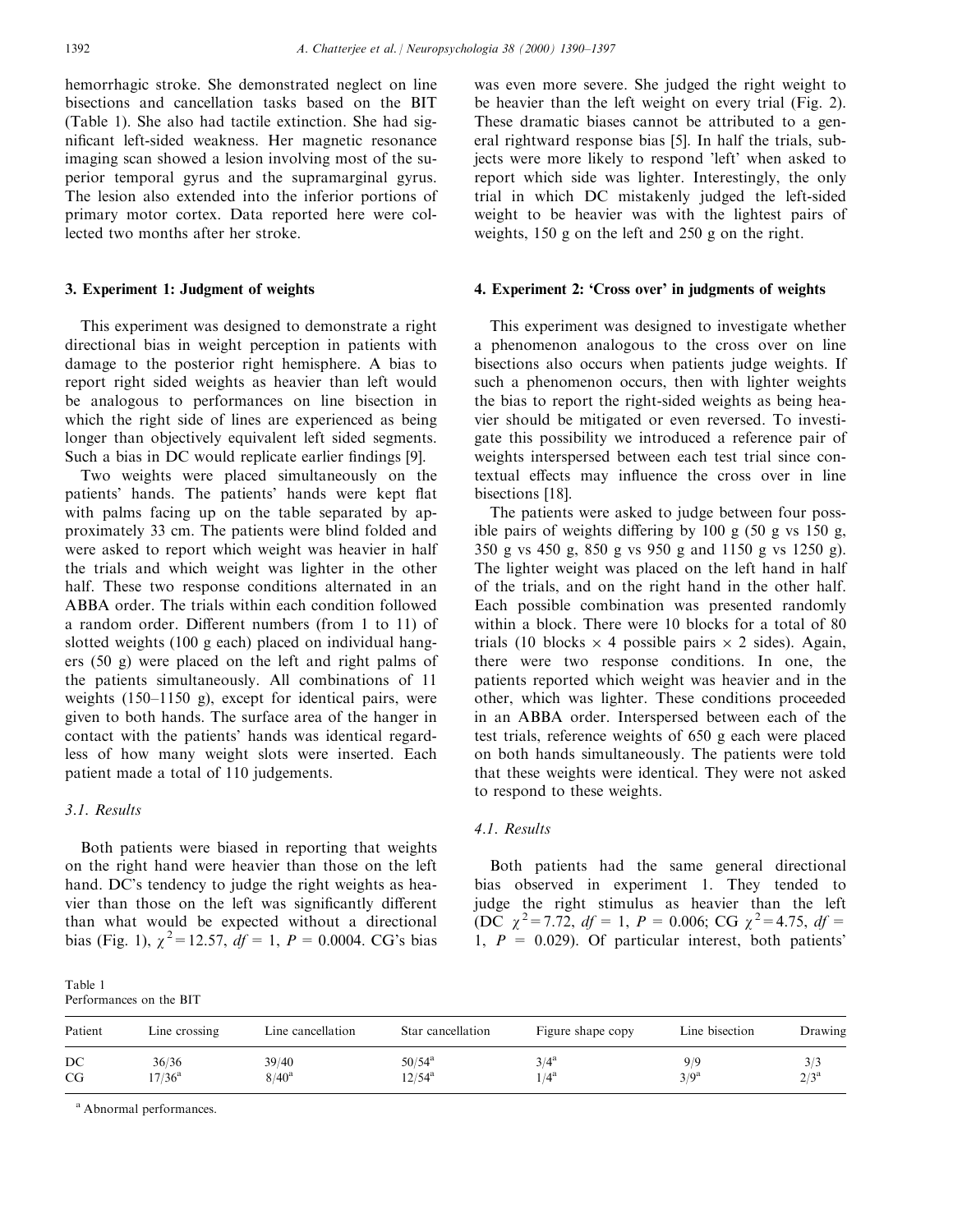

Left Weights (100 gm)

Fig. 1. DC's relative judgments of weights. Dark circles indicate pairs of weights in which she reported that the right weight was heavier and open circles refer to pairs of weights in which she reported that the left weight was heavier.



# Left Weights (100 gm)

Fig. 2. CG's relative judgments of weights felt simultaneously. Dark circles indicate pairs of weights in which she reported that the right weight was heavier, which she did on every trial.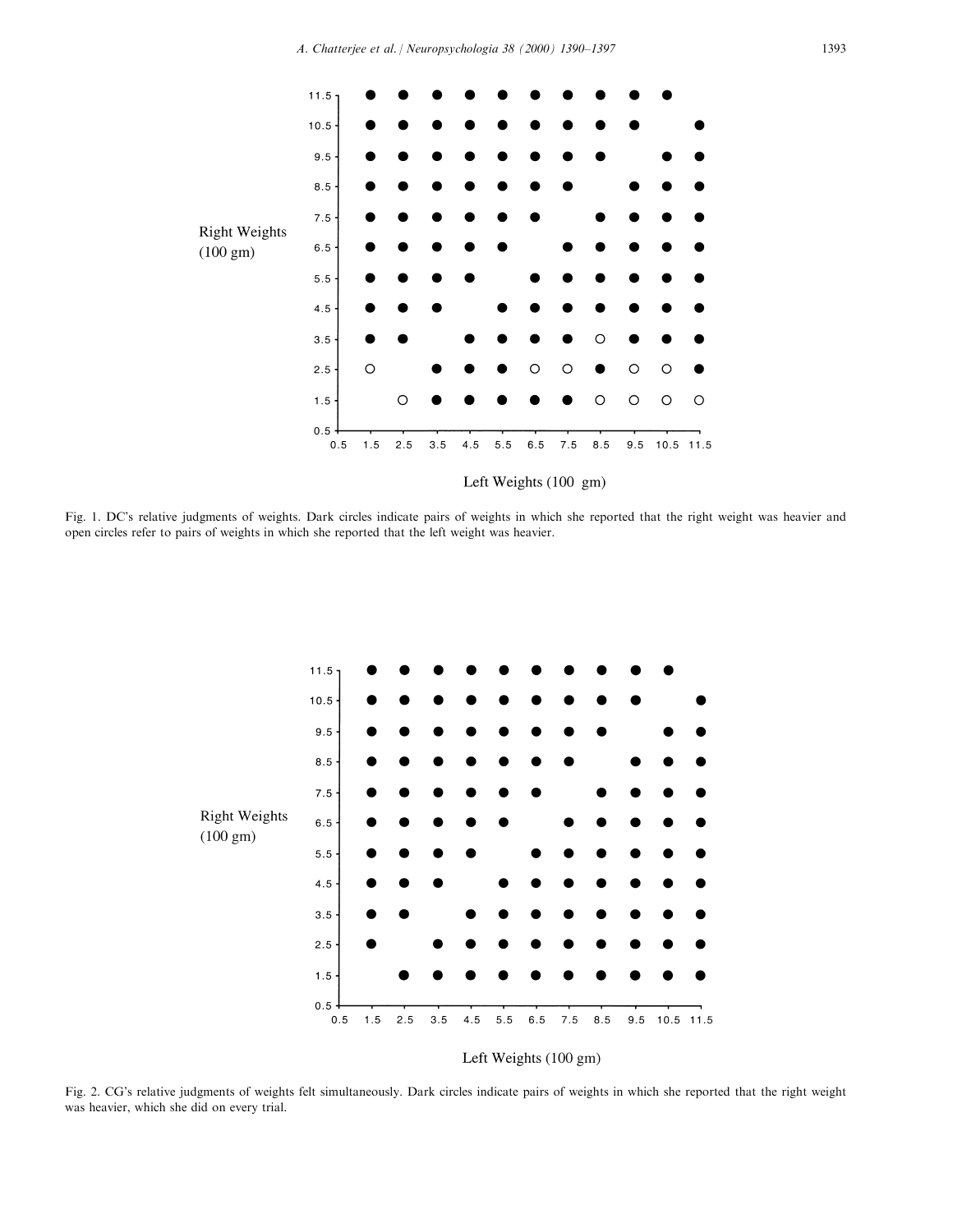

Weight pairs

Fig. 3. DC's relative judgment of weight pairs. Light bars refer the frequency with which she reported that the right weight was heavier for a given pair of weights. Dark bars the frequency with which she reported that the left weight was heavier for a given pair of weights.

judgments on the lightest pairs of weights (50 g vs 150 g) changed. Although DC continued to make a few errors (20%) with this pairing, she no longer had a bias in judging right weights as heavier (Fig. 3). CG made more errors than DC at this pairing (40%).

However, she was now biased to judge the left-sided weights as being heavier (Fig. 4).

Both patients' biases in judging weights changed when presented with the lightest pairs in this series in ways analogous to line bisection performances. DC no



#### Weight pairs

Fig. 4. CG's relative judgment of weight pairs. Light bars refer the frequency with which she reported that the right weight was heavier for a given pair of weights. Dark bars the frequency with which she reported that the left weight was heavier for a given pair of weights.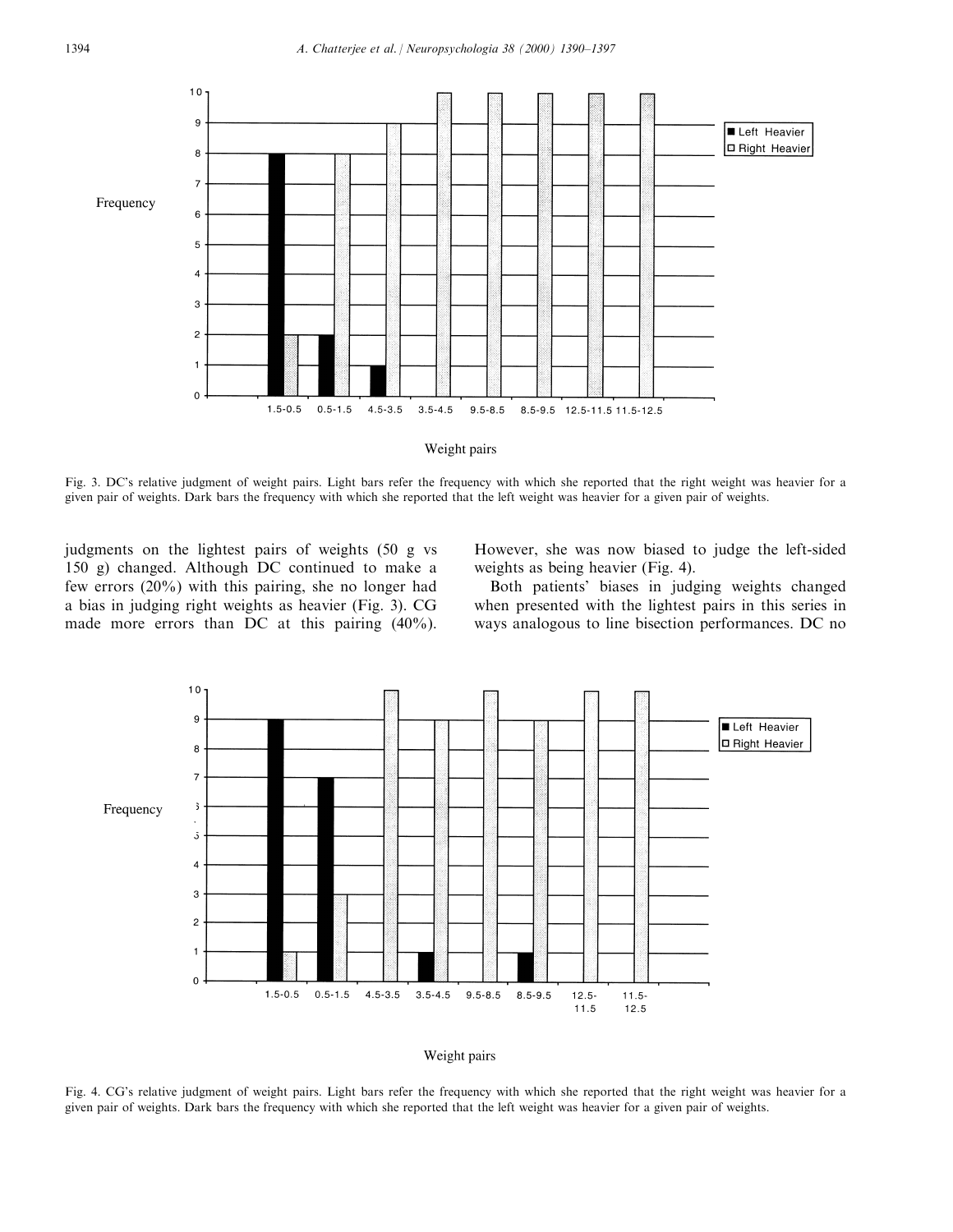longer had a directional bias, similar to the fact that at some short line length patients with left neglect bisect lines very accurately. CG now had a bias to report the left weight as heavier, analogous to the cross over with short line bisections. Curiously, CG whose directional bias was more severe in experiment 1 had a greater reversal of this bias with lighter pairs than DC. This finding resembles the observations in line bisection that the degree of cross over generally correlates with the severity of neglect.

## 5. Discussion

Abnormalities of weight perception recognized half a century ago [4], have not received much recent scrutiny [9]. Consonant with this earlier literature, we found that patients with right temporal-parietal damage reported that weights on the right were heavier than those on the left. However, we also found that this bias changed when patients lift lighter weights. When weights were presented following equal reference weights, DC had no directional bias with the lightest pairs of weights, and CG judged the left weight to be heavier than the right. These findings are analogous to the behavior of neglect patients when bisecting lines. With longer lines, patients judge the right side of segments to be longer than the left side of segments. With short lines, this bias is eliminated or reversed. With heavier weights our patients judged right-sided weights to be heavier than left-sided weights. With lighter weights this bias was eliminated or reversed.

Perceptual psychologists have for some time been aware that contextual effects influence the processing of even simple stimuli [16]. In 1909, Hollingsworth [15] reported that the reproduction of horizontal lines by normal subjects was altered by the context in which they saw these lines. Subjects over-estimated short lines and under-estimated long lines when shown lines of varying lengths. However, they reproduced the same lines accurately when the lines were presented in isolation. Their reproductions of lines were modified by memory traces of similar stimuli encountered previously. These prescient ideas are echoed in recent line bisection studies.

Mennemeier and colleagues [19] reported that normal elderly subjects and patients with left brain damage also cross over when bisecting short lines, albeit to a lesser extent than right brain damaged subjects. Therefore, they argue that the cross over is a normal phenomenon that is exaggerated in patients with neglect. They suggest that normal subjects and patients represent short lines as longer and long lines as shorter than their objective counterparts, but these errors are exaggerated in neglect patients. They assume that neglect patients are anchored perceptually to the

right end of the line. Patients place their marks to the left of true mid-position on short lines because they represent these lines as extending leftward past its objective end-point; an idea compatible with our earlier findings of completion and confabulation of similar stimuli [6].

Marshall and coworkers [18] reported that neglect patients bisections of a given line are influenced by the length of the line that preceded it. When a longer line preceded the target line, patients placed their marks further leftward. When a shorter line preceded a target line, they placed their marks further rightward. They suggest that such contextual effects contribute to the cross over phenomenon when neglect patients bisect lines in a series, since longer lines always precede the shortest line in a series.

These ideas of mis-estimation of lines based on their length, and contextual effects on these mis-estimations also apply to weight perception. The psychophysical principle that seems to underlie both kinds of cross over is that an individual stimulus is apprehended and influenced by the context of stimuli that precede it. Smallest stimuli are perceived as larger than expected from their objective magnitudes



Fig. 5. (a) Normal model of stimulus representation influenced by features of the stimulus itself as well as the memory trace of similar stimuli encountered previously. Lines are used as an example, but the model applies to weights as well. For purposes of the example the line encountered previously is longer than the stimulus. Therefore the stimulus is pulled to being represented as longer than expected from its objective measure. (b) With attention to the stimulus attenuated following brain damage, the memory trace has a disproportionate influence, resulting in an exaggerated overestimation of the representation compared to normal contextual effects.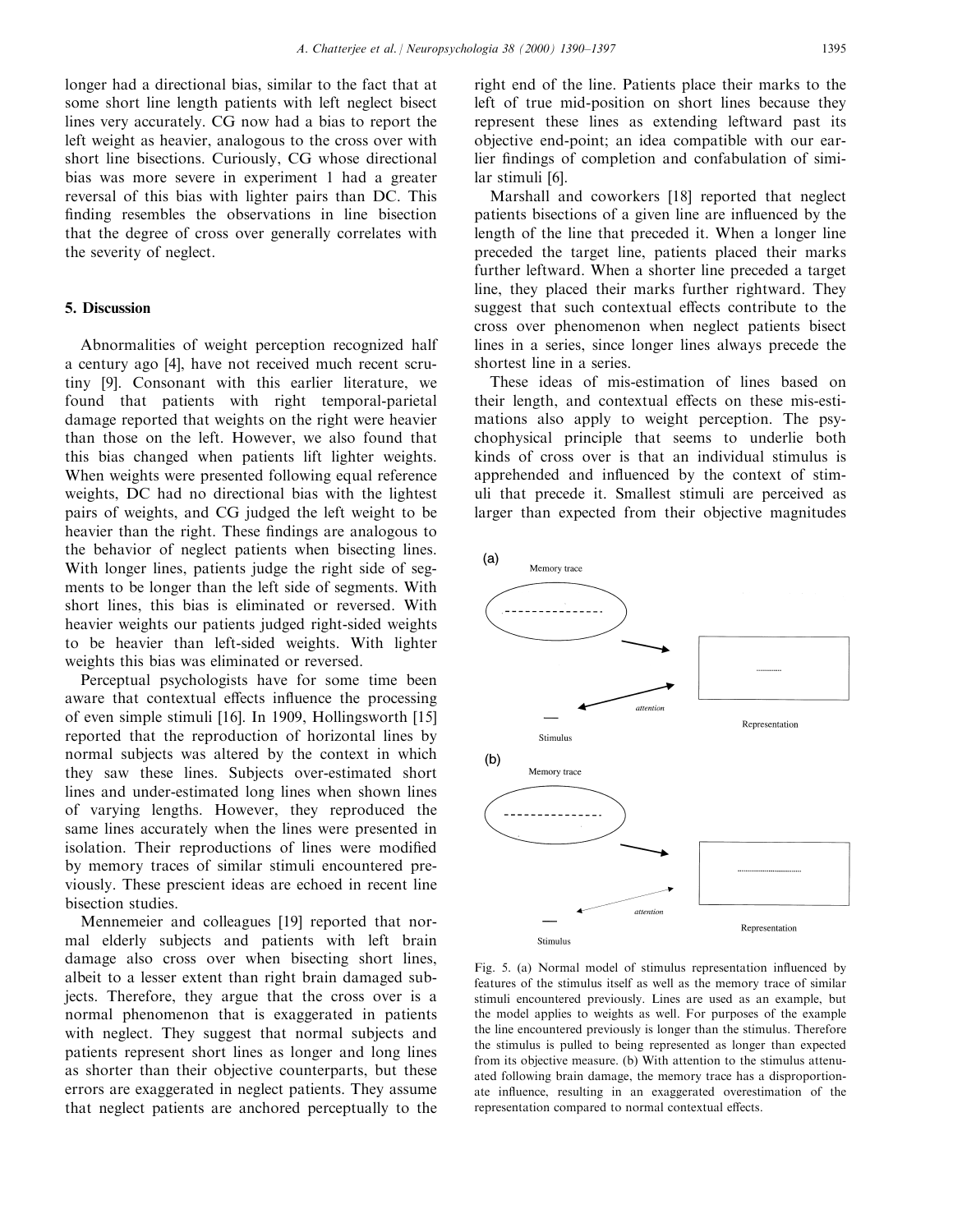and largest stimuli are perceived as smaller than expected from their objective magnitudes. This is not to say that contextual effects (in the narrow sense of the context of stimuli apprehended immediately before the target stimuli) entirely explain the cross over effect. Absolute magnitudes of stimuli may also play a role, but the magnitudes of stimuli representations are clearly modulated contextually.

Our patients offer additional insight into the mechanisms underlying this psychophysical principle. In comparing weights across both hands, several factors operate simultaneously. Each weight is compared to the weight in the other hand. In addition, the perception of each weight is influenced by the weights lifted previously. The general psychophysical phenomenon of larger weights being estimated as lighter and lighter weights as heavier applies to both hands. If the over and under estimation errors were similar (monotonically related) on both sides, then the directional bias would not change for lighter pairs of weights. The shift in directional bias means that this over and underestimation is greater on the left than on the right<sup>1</sup>. Contextual effects must have a greater influence on the formation of left-sided representations in these patients with a left-sided attentional deficit.

Attention must normally mitigate contextual effects on the formation of stimuli representations. These representations seem to be pulled in at least two directions (Fig. 5a). The first is by the stimulus itself and the second is by the context in which this stimulus is encountered. Normally, attention to the stimulus forces the representation to adhere closely to its objective counterpart. Released from attentional restraint following brain damage, these representations are disproportionately susceptible to contextual effects produced by memory traces of previous stimuli (Fig. 5b). This general model would account for the observation that severity of neglect in general correlates with the degree of cross over. Presumably patients with more severe neglect have a greater contralesional attentional disturbance. Therefore, memory traces of lines viewed previously would have a greater influence on contralesional representations in these patients than in patients with mild neglect.

The nature and dynamics of the influence of memory traces warrant further investigation. They may in fact decay quite quickly  $[11]$ , and may have different effects on the analog structure than on the content of

the representation. Our previous observations in neglect dyslexia [6] suggest these traces modulate the magnitude of stimuli represented on-line. But the content of the stimuli represented on-line is susceptible to contralesional confabulations. Finally, our claim that we are observing a generalizable psychophysical phenomenon does not necessarily mean that cross over like behavior will be seen in all tasks in every patient. Given that neglect can fractionate across different tasks, modalities and reference frames [7], it is likely that the degree of cross over, or influence of memory traces, would also fractionate along similar lines.

In summary, we suggest that the cross over phenomenon on line bisections by neglect patients represents a specific instance of a more general psychophysical phenomenon which also occurs in weight judgments. Representations are constrained both by features of the stimulus encountered on-line and by memory traces of similar stimuli encountered previously. With an attentional deficit, memory traces have a disproportionate influence on the structure of the representation that is itself derived from on-line stimuli.

#### Acknowledgements

Conversations with Mark Mennemeier and Britt Anderson contributed greatly to our thoughts on the cross over phenomenon. Mark Mennemeier also reviewed the manuscript critically. This study was supported by NIH grant NS 37539.

## References

- [1] Adair J, Chatterjee A, Schwartz R, Heilman K. Ipsilateral neglect: reversal of bias or exaggerated cross-over phenomenon? Cortex 1998;34:147-53.
- [2] Anderson B. A mathematical model of line bisection behaviour in neglect. Brain 1996;119:841-50.
- [3] Anderson B. Pieces of the true crossover effect in neglect. Neurology 1997;49:809-12.
- [4] Bender MB, Teuber H-L, Battersby WS. Discrimination of weights by men with penetrating lesions of parietal lobes. Transactions of American Neurological Association 1950;75:252-5.
- [5] Bisiach E, Ricci R, Lualdi M, Colombo MR. Perceptual and response bias in unilateral neglect: two modified versions of the Milner landmark task. Brain and Cognition 1998;37:369-86.
- [6] Chatterjee A. Cross over, completion and confabulation in unilateral spatial neglect. Brain 1995;118:455-65.
- [7] Chatterjee A. Motor minds and mental models in neglect. Brain and Cognition 1998;37:339-49.
- [8] Chatterjee A, Dajani BM, Gage RJ. Psychophysical constraints on behavior in unilateral spatial neglect. Neuropsychiatry, Neuropsychology and Behavioral Neurology 1994;7:267-74.
- [9] Chatterjee A, Thompson KA. Weigh(t)ing for awareness. Brain and Cognition 1998;37:477-90.
- [10] Coslett HB. Evidence for a disturbance of the body schema in neglect. Brain and Cognition 1998;37:529-44.

<sup>&</sup>lt;sup>1</sup> We have been emphasizing that the stimuli in these experiments are not extended in space. However, the patients themselves do have a spatial deficit; their processing is *directionally* biased. This bias may be related to somatotopic space [10,25]. The deficit is on the patients' left, not evidenced on the left of the stimuli.